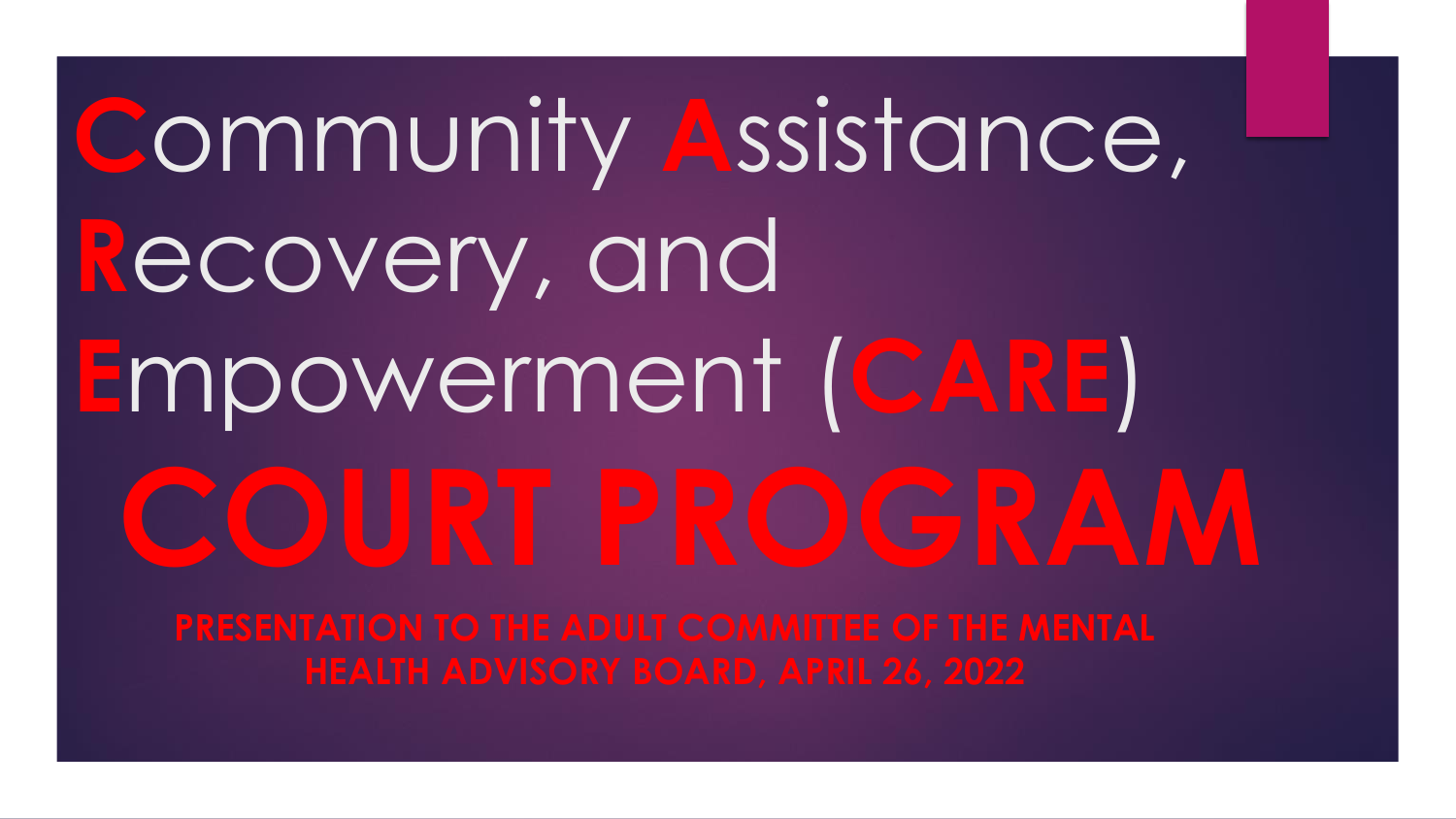# **SB 1338 & AB 2830**

- **Governor Newsome's vague CARE court proposal earlier this year has come into focus with these bills.**
- ▶ Both bills introduced in February 2022 but have been **significantly amended as recently as early April.**
- ▶ SB 1338 (Senators Umberg and Eggman) set for **hearing in the Senate Judiciary Committee on April 26th at 10:00 a.m. (for instructions how to listen in on the hearing, see: [https://sjud.senate.ca.gov](https://sjud.senate.ca.gov/))**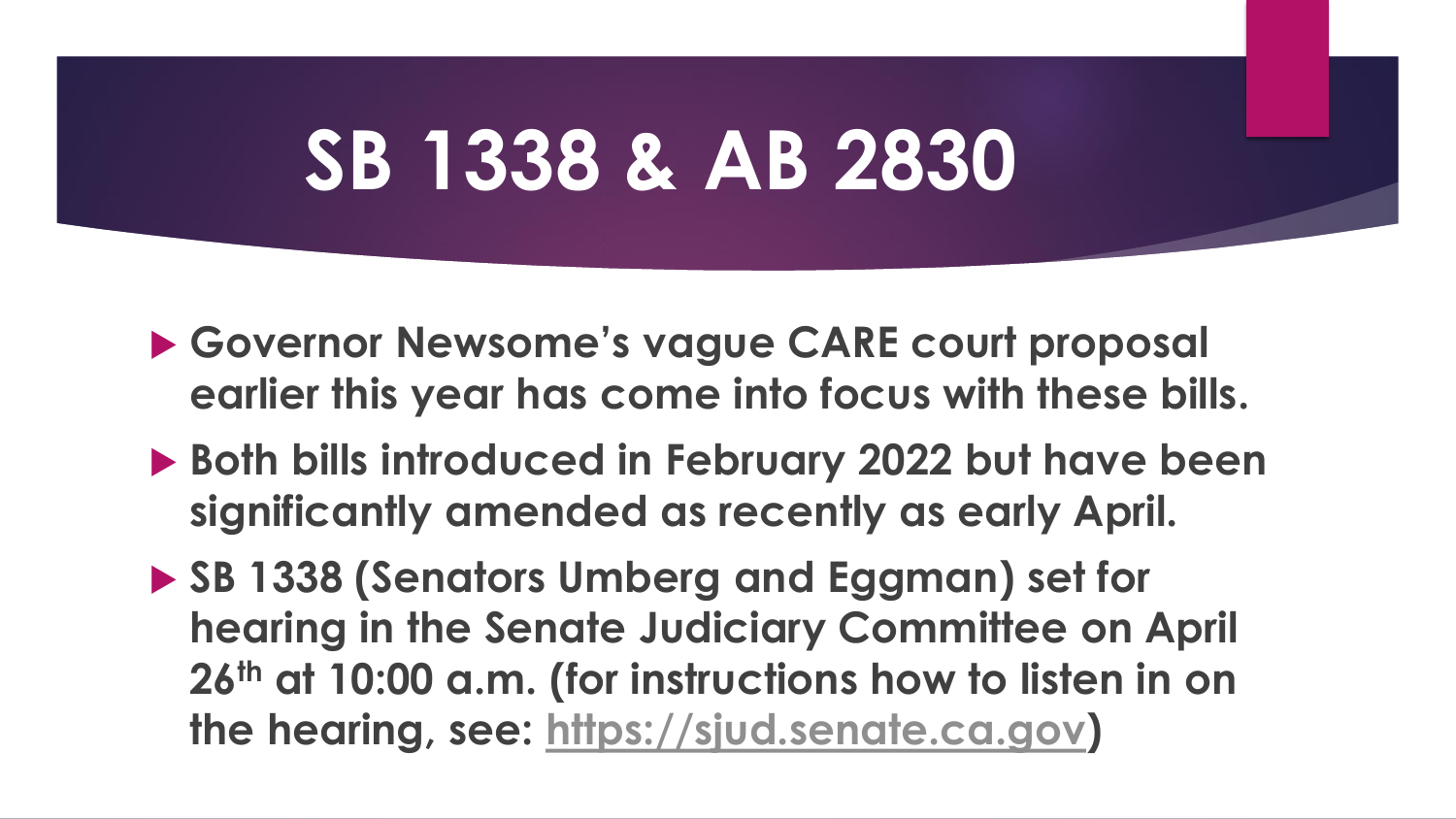# **What are the Legislative Findings that Support the Need for the CARE Courts?**

- *Thousands of Californians suffer from untreated schizophrenia spectrum and psychotic disorders, leading to risks to their health and safety and increased homelessness, incarceration, hospitalization, conservatorship, and premature death. These individuals, families, and communities deserve a path to care and wellness.*
- *With advancements in behavioral health treatments, many people with untreated schizophrenia spectrum and psychotic disorders can stabilize,*  begin healing, and thrive in community-based settings, with the support of *behavioral health services, stabilizing medications, and housing. But too often this comprehensive care is only provided after arrest, conservatorship, or institutionalization.*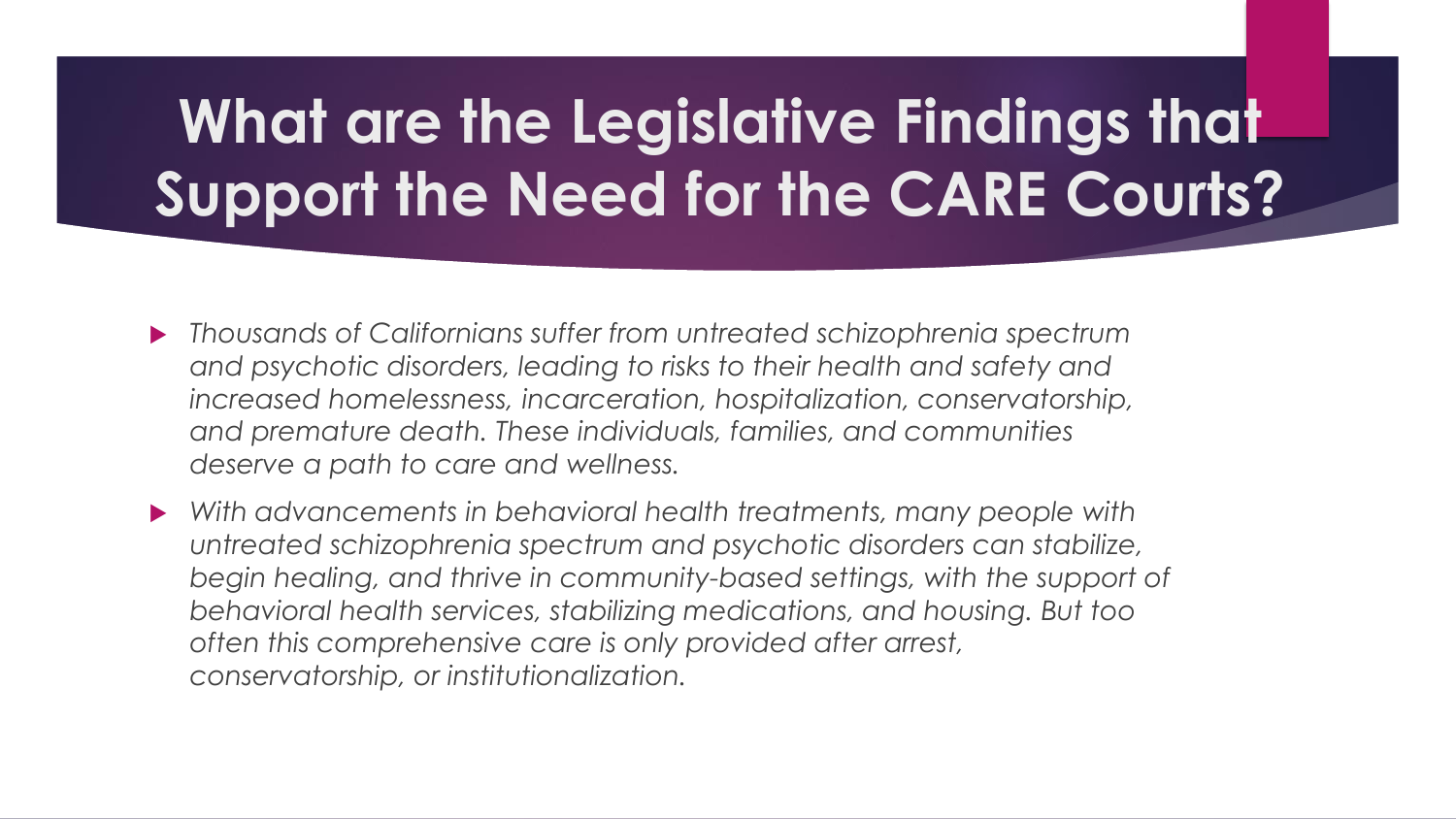# **What are the Legislative Findings that Support the Need for the CARE Courts?**

- *A new approach is needed to act earlier and to provide support and accountability, both to individuals with these untreated severe mental illnesses and to local governments with the responsibility to provide behavioral health services. California's civil courts will provide a new process for earlier action, support, and accountability, through a new Community Assistance, Recovery, and Empowerment (CARE) Court Program.*
- *Self-determination and civil liberties are important California values that can be advanced and protected for individuals with these untreated severe mental illnesses and without current capacity for medical*  decisionmaking, with the establishment of a new CARE Supporter role, in *addition to legal counsel, for CARE proceedings.*
- *California continues to act with urgency to expand behavioral health services and to increase housing choices and end homelessness for all Californians. CARE provides a vital solution for some of the most ill and most vulnerable Californians.*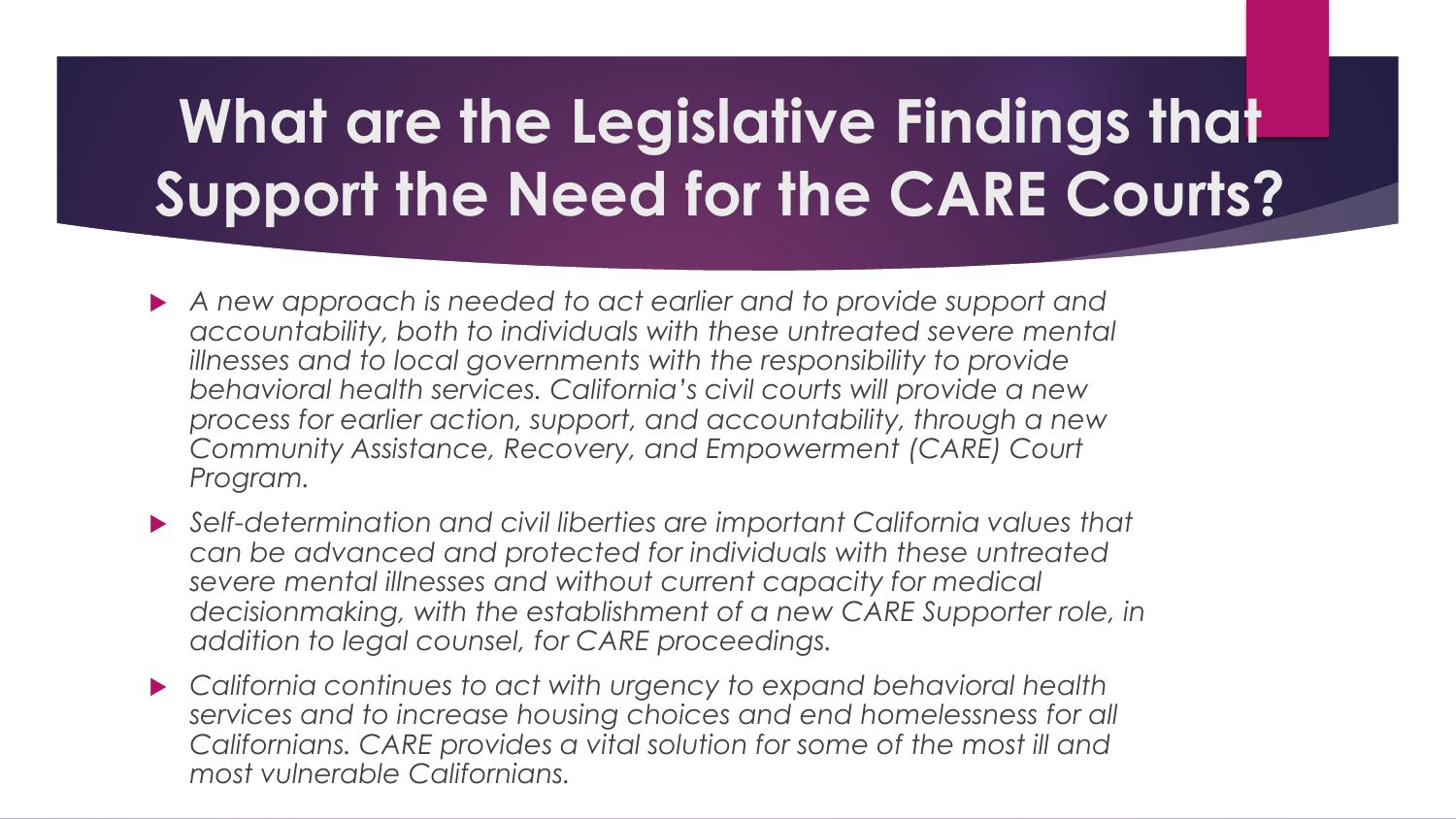#### **Who is Eligible to be in a CARE Court?**

#### ▶ 18 years of age or older; and

- **A diagnosis of schizophrenia spectrum or other psychotic disorder; and**
- ▶ Not clinically stabilized in on-going treatment **with the county behavioral health agency; and**
- **Currently lacks medical decision-making capacity; and**
- **Residing in,** *found in***, or facing criminal/civil court proceedings in the county.**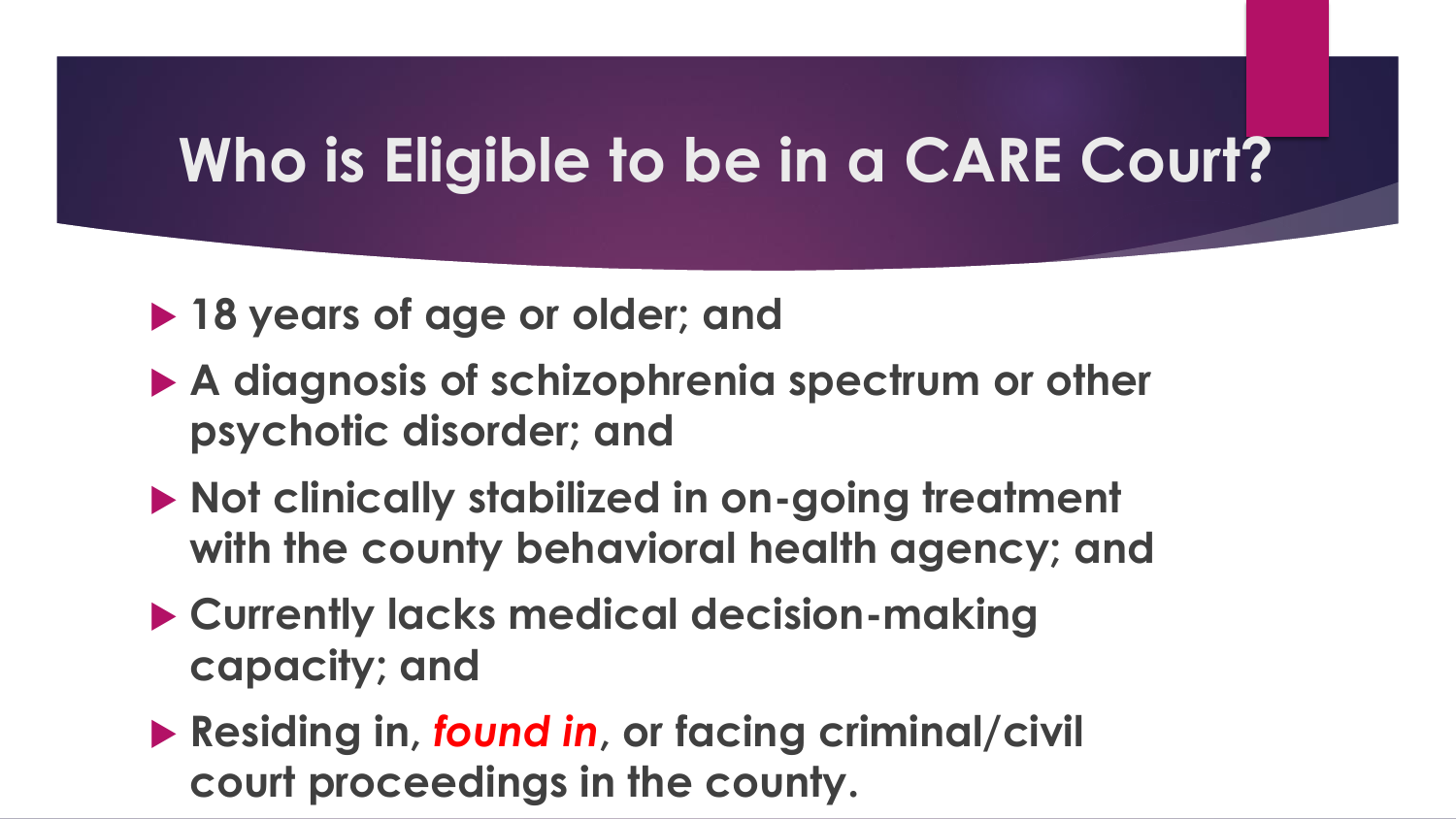# **Who Can File a Petition to Initiate CARE Court Proceedings?**

- **An adult who resides with the client ("respondent").**
- **An adult spouse, parent, sibling, or child of the client.**
- **The director of a hospital, or their designee, in which the client is hospitalized (including hospitalization pursuant to "5150" and "5250").**
- **The director of a public or charitable organization, agency, or home, or their designee, currently or previously providing behavioral health services to the client or in whose institution the client resides.**
- **A qualified behavioral health professional, or their designee, who is or has been either supervising the treatment of, or treating the client.**
- **A first responder (peace officer, fire fighter, paramedic, EMT, mobile crisis response worker, homeless outreach worker).**
- **The Public Guardian or conservator, or their designee.**
- **The Director of a county behavioral health agency, or their designee.**
- **AND, a COURT may refer an individual from AOT, Conservatorship proceedings, and Misdemeanor incompetency proceedings to the CARE Court program.**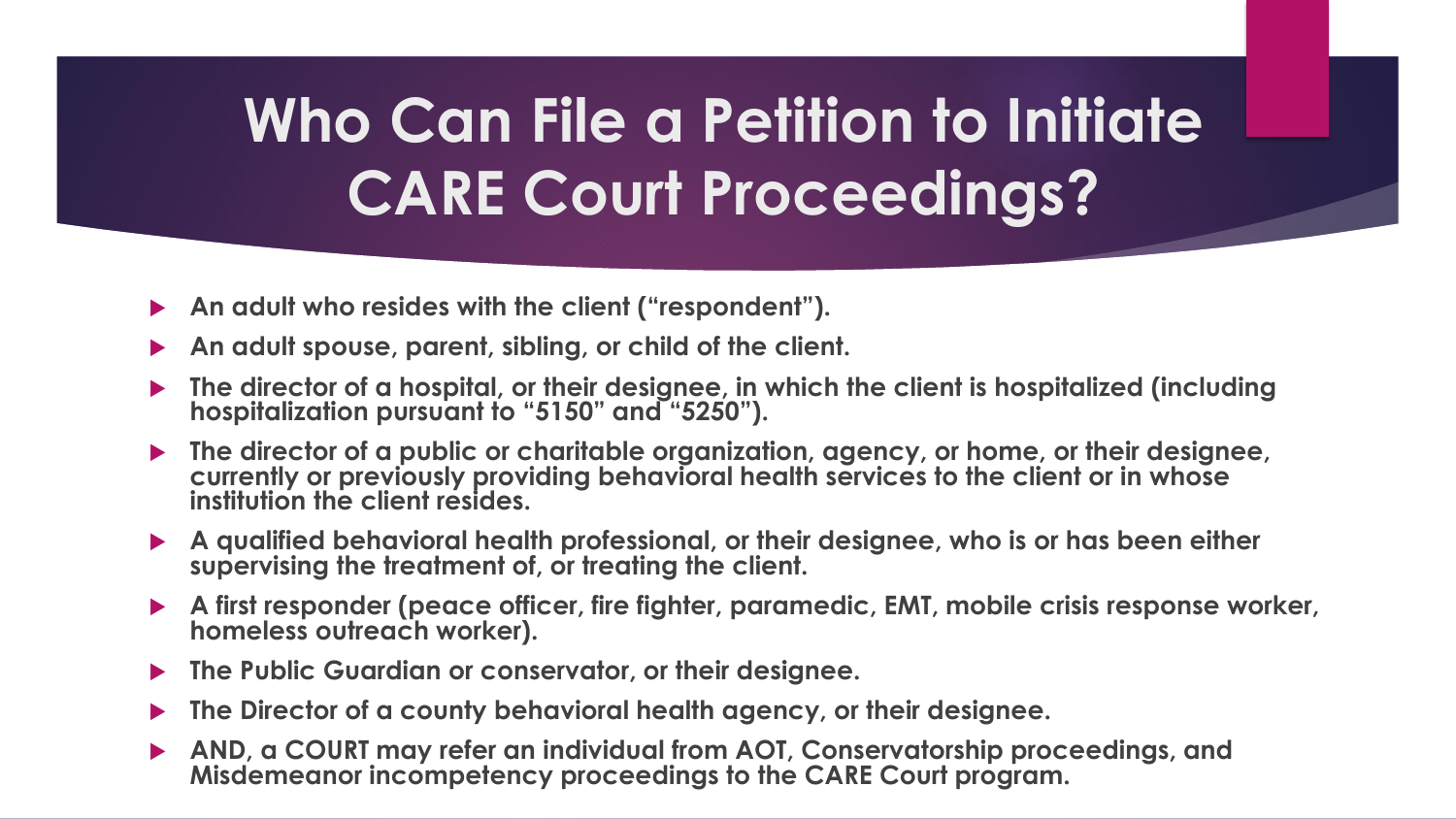#### **What Must be Contained in the Petition?**

- ▶ Facts supporting the petitioner's belief that the client meets CARE **court criteria; and**
- **EITHER of the following:**
	- **An affirmation or affidavit of a qualified behavioral health professional, stating that based on an examination of the client within the last three months OR a review of records and collateral interviews (if the client did not wish to be examined), the client meets CARE court criteria.**
	- **The client was "detained for intensive treatment" pursuant to section 5250 within the previous 90 days.**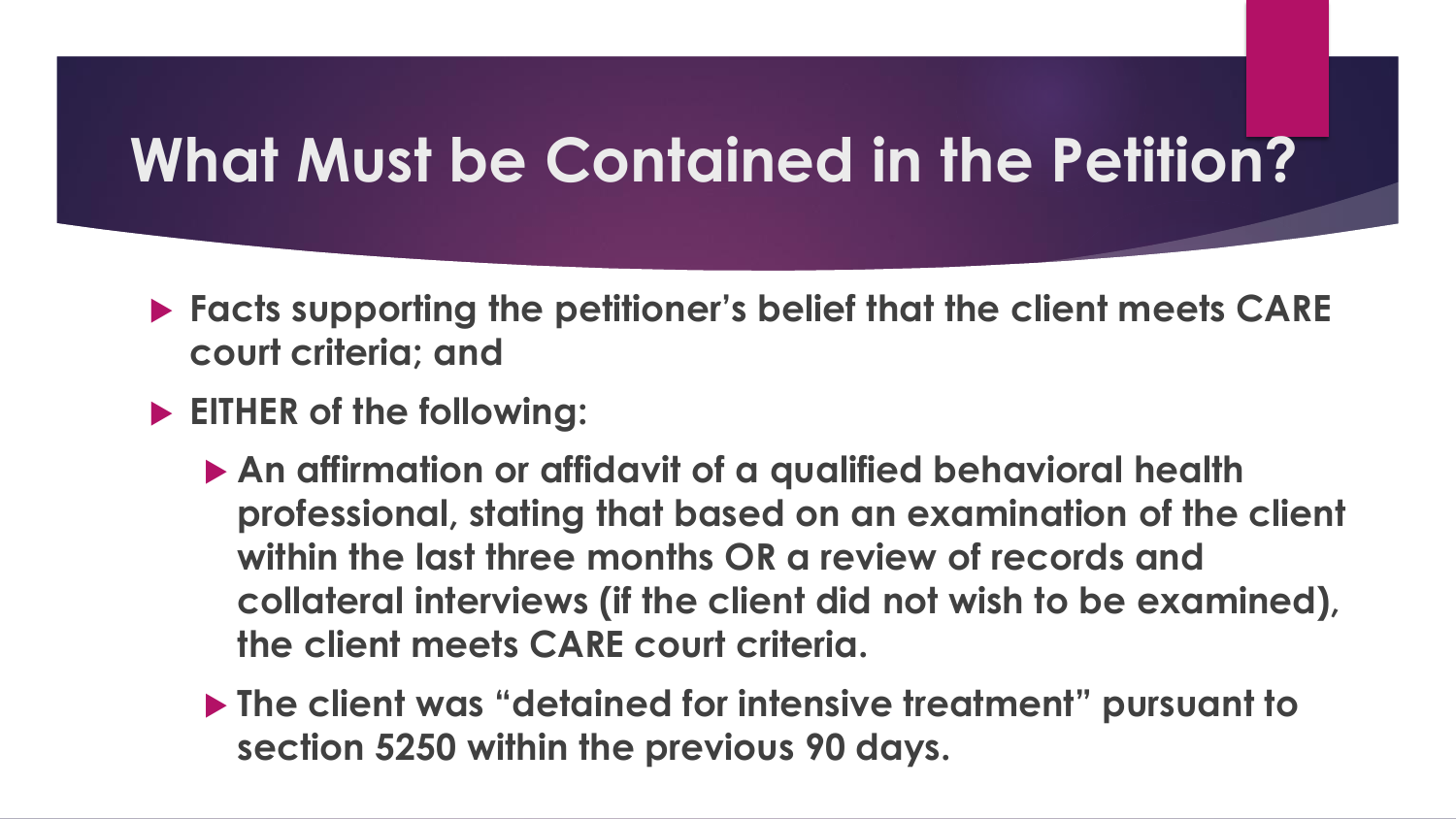# **What Rights Does the Client Have During the CARE Court Process?**

- **To receive notice of the proceedings.**
- **To receive a copy of the court ordered evaluation.**
- **To be represented by counsel at all stages of the proceedings.**
- **To be supported by a "Supporter" at ALL stages of the proceedings.**
- **To be present at all the proceedings (in person or "remotely").**
- **To present evidence, call witnesses, cross-examine witnesses.**
- **To appeal decisions.**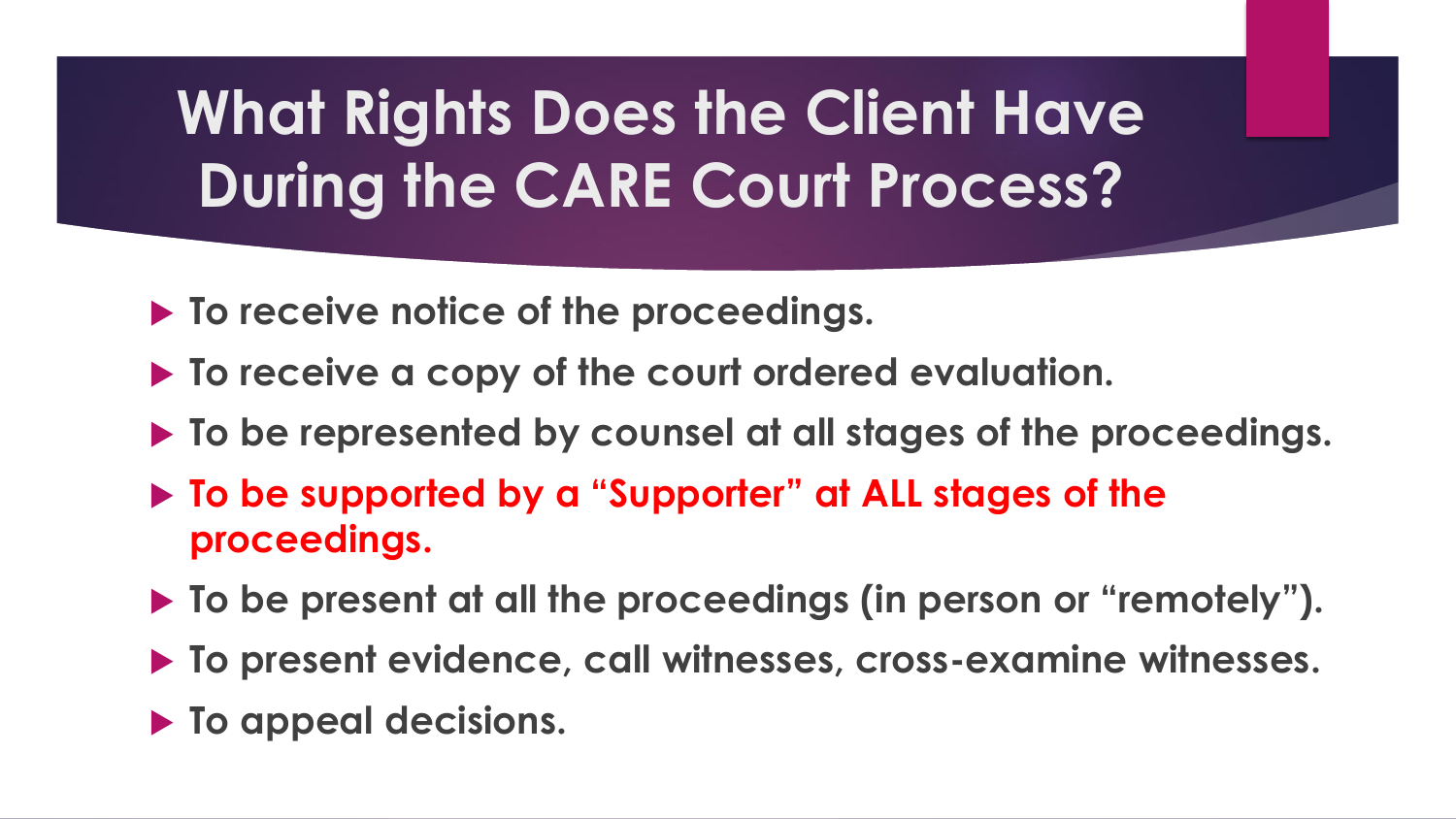# **What Happens Once a Petition is Filed? (Part I)**

- **Court appoints counsel and a "Supporter" and sets an initial hearing within 14 days.**
- **Client's presence at the hearing may be waived or excused.**
- **Court orders the county behavioral health agency to work with the client, counsel, and the supporter to see if the client will engage in a treatment plan.**
- **If the client agrees to a treatment plan, a "settlement agreement" is entered into and the matter is continued 60 days for a progress report.**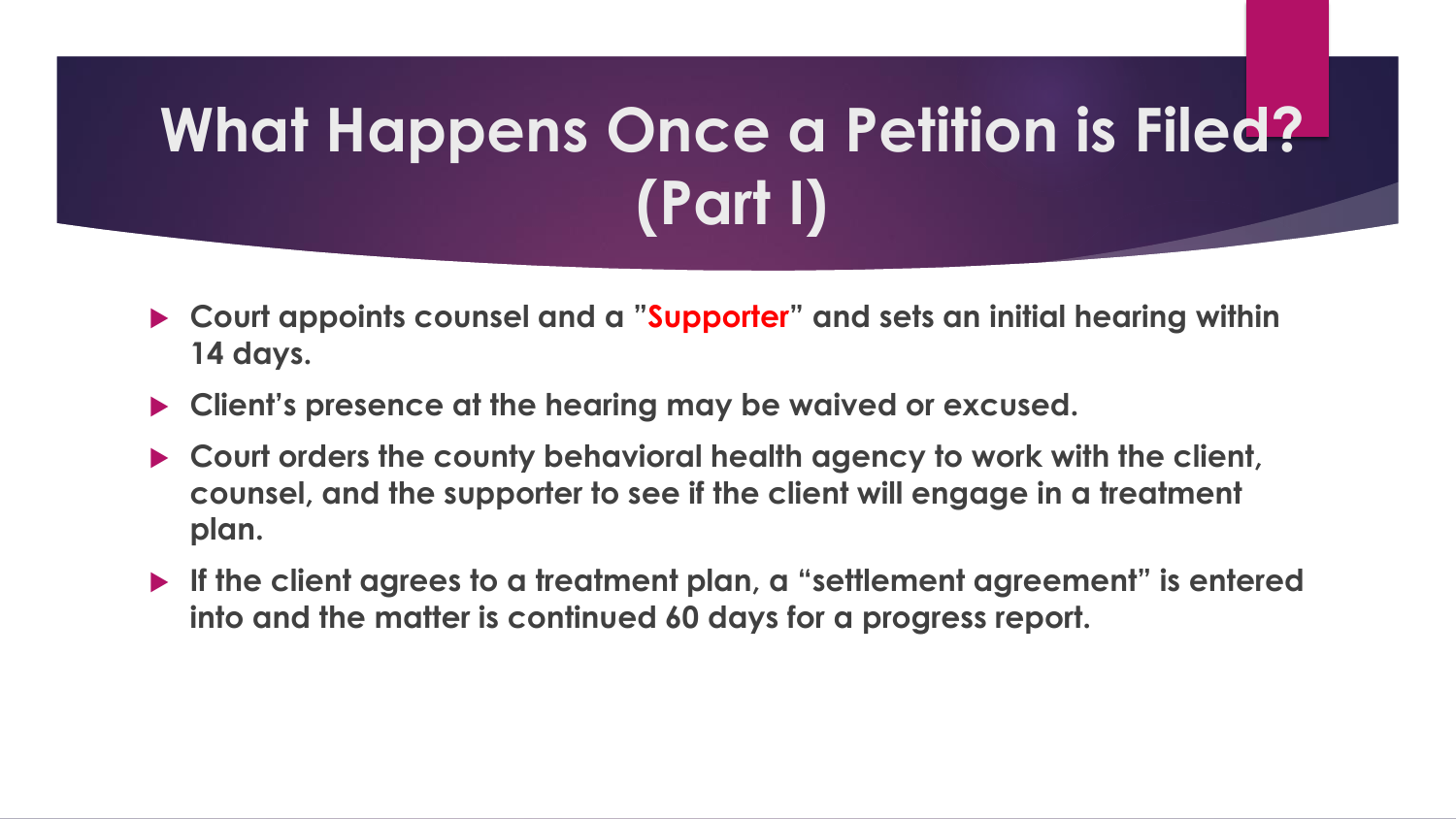# **What Happens Once a Petition is Filed? (Part II)**

- **If there is no settlement agreement, the court orders the county behavioral health agency to evaluate the client.**
- **If the court finds that based on the evaluation and any other evidence, the client meets the criteria, then the county behavioral health agency, the client, counsel, and the supporter will all be ordered to jointly develop a "CARE Plan."**
- **Court approval of the CARE Plan begins the ONE YEAR CARE program timeline.**
- **The Care Plan means appropriate services and supports, including but not limited to clinical care, stabilization medications, and a housing plan.**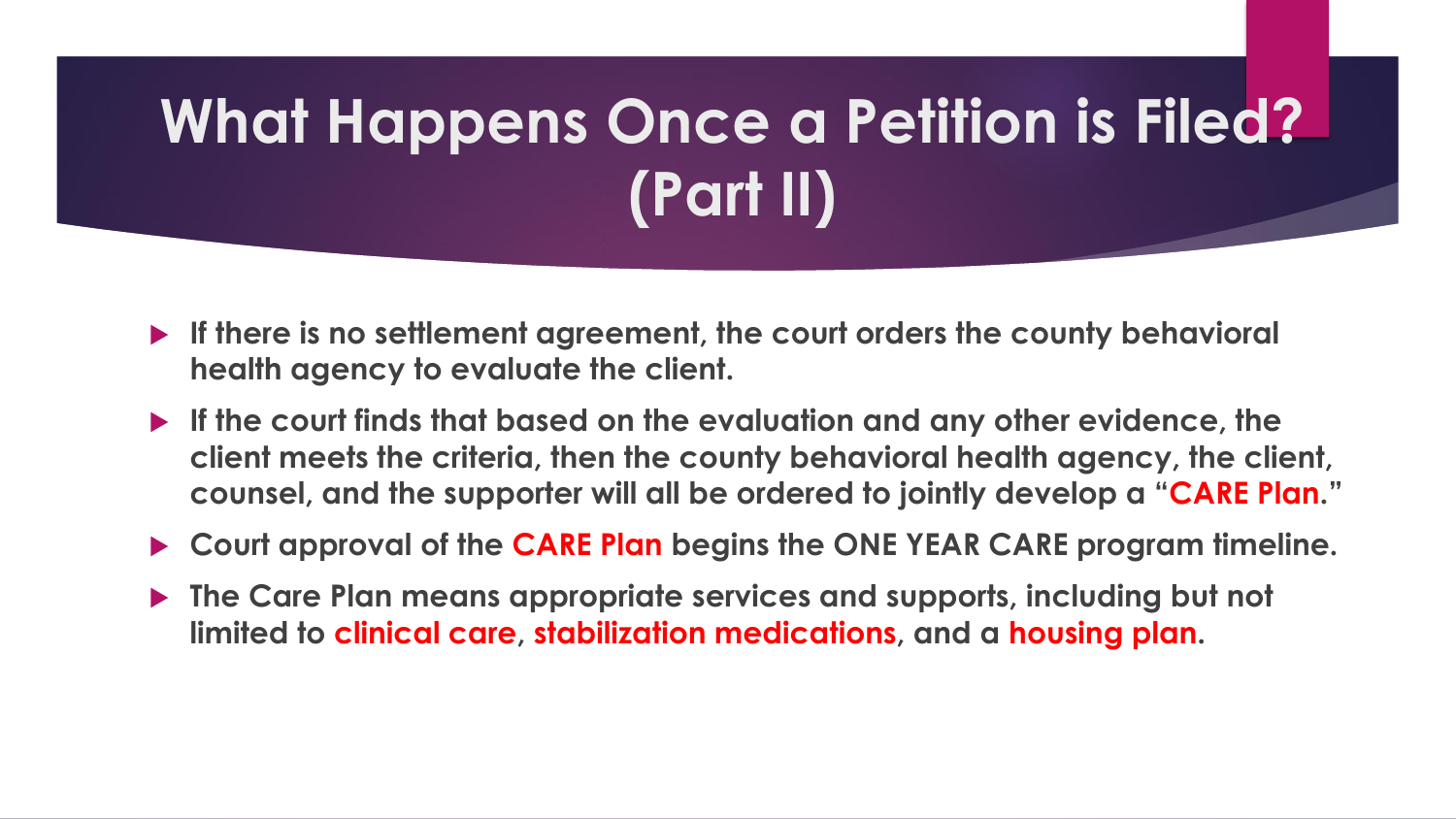# **What Happens Once a Petition is Filed? (Part III)**

**Regular "status conferences" set to monitor progress**

- **"One year status conference" set in the 11th month to determine whether to graduate the client from the program with a "graduation plan" OR to continue the CARE plan for up to one more year, a the client's choosing.**
	- **The "graduation plan" is a strategy to "support a successful transition from the court jurisdiction and may include on-going behavioral health care services, such as medication management, peer support, housing support, etc.**
- **The "graduation plan" also may include a "Psychiatric Advance Directive ("PAD")."**
	- **A Psychiatric Advance Directive is a legal document that allows a person who suffers from a mental illness to protect their autonomy by documenting their preferences for treatment in advance of a mental health crisis.**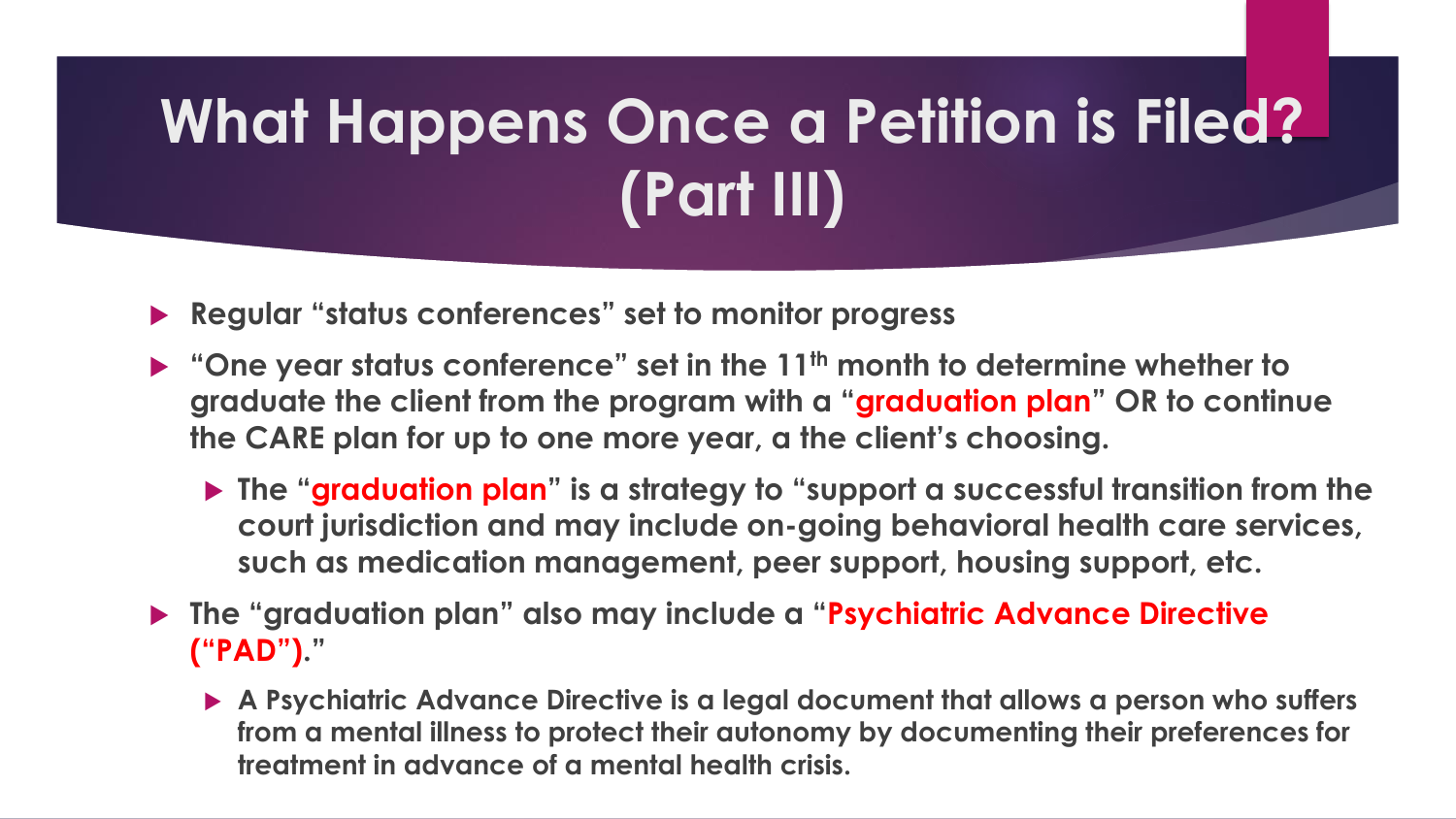# **What Happens if the Client is Not Participating in the CARE Proceedings?**

 *"If, at any time during the proceedings, the court determines by a preponderance of evidence that the respondent is not participating in CARE proceedings, after the respondent receives notice, or is failing to comply with their CARE plan, the court may terminate the respondent's participation in the CARE program. The court may utilize existing legal authority pursuant to Article 4 (commencing with Section 5200) of Chapter 2 of Part 1, to ensure the respondent's safety. The subsequent proceedings may use the CARE proceedings as a factual presumption that no suitable community alternatives are available to treat the individual."*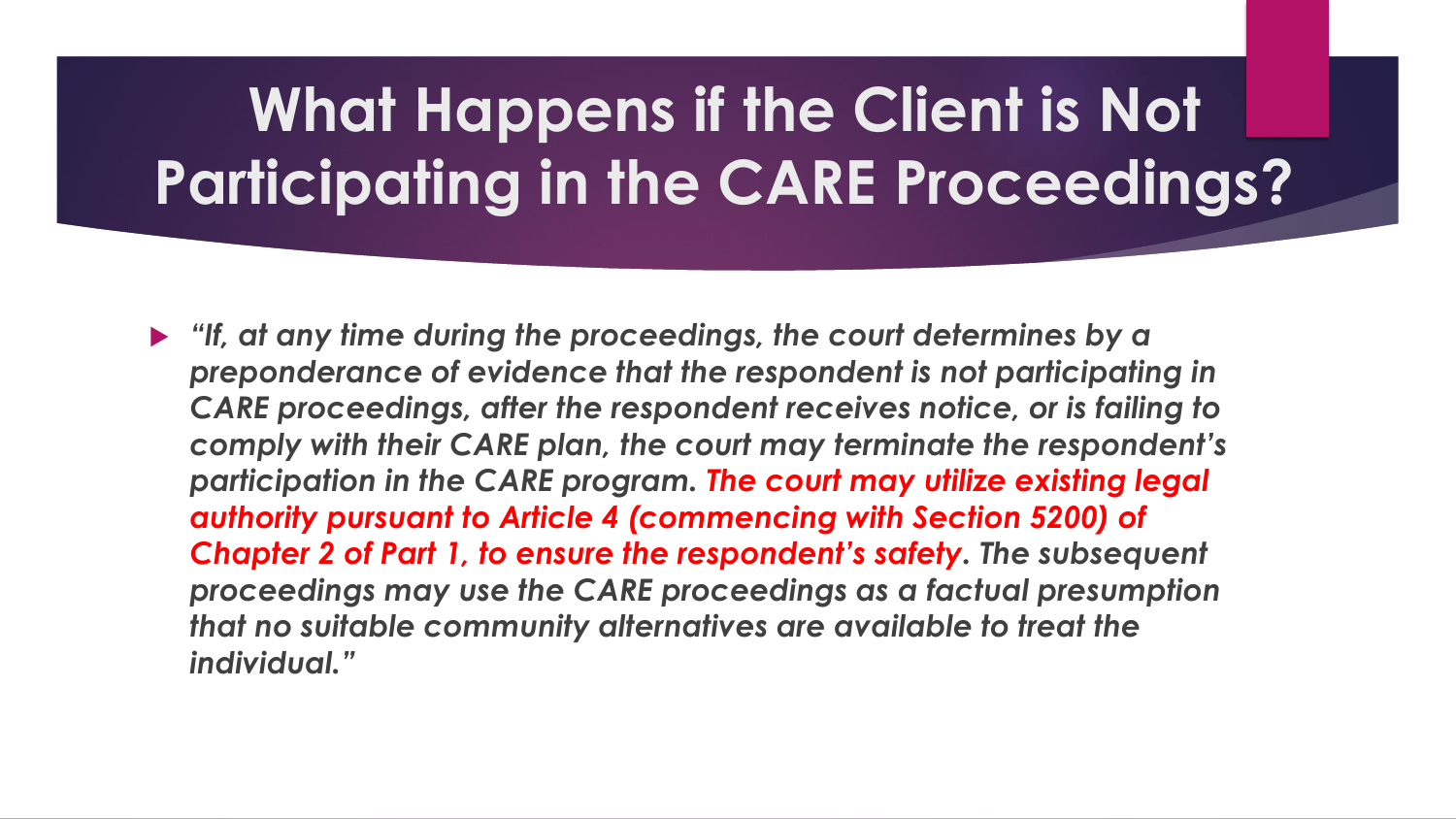# **What Happens if the County is Not Complying with Court Orders?**

 *"If, at any time during the proceedings, the court finds that the county is not complying with court orders, the court may fine the county up to one thousand dollars (\$1,000) per day for noncompliance. If a county is found to be persistently noncompliant, the court may appoint a receiver to secure court-ordered care for the respondent at the county's cost."*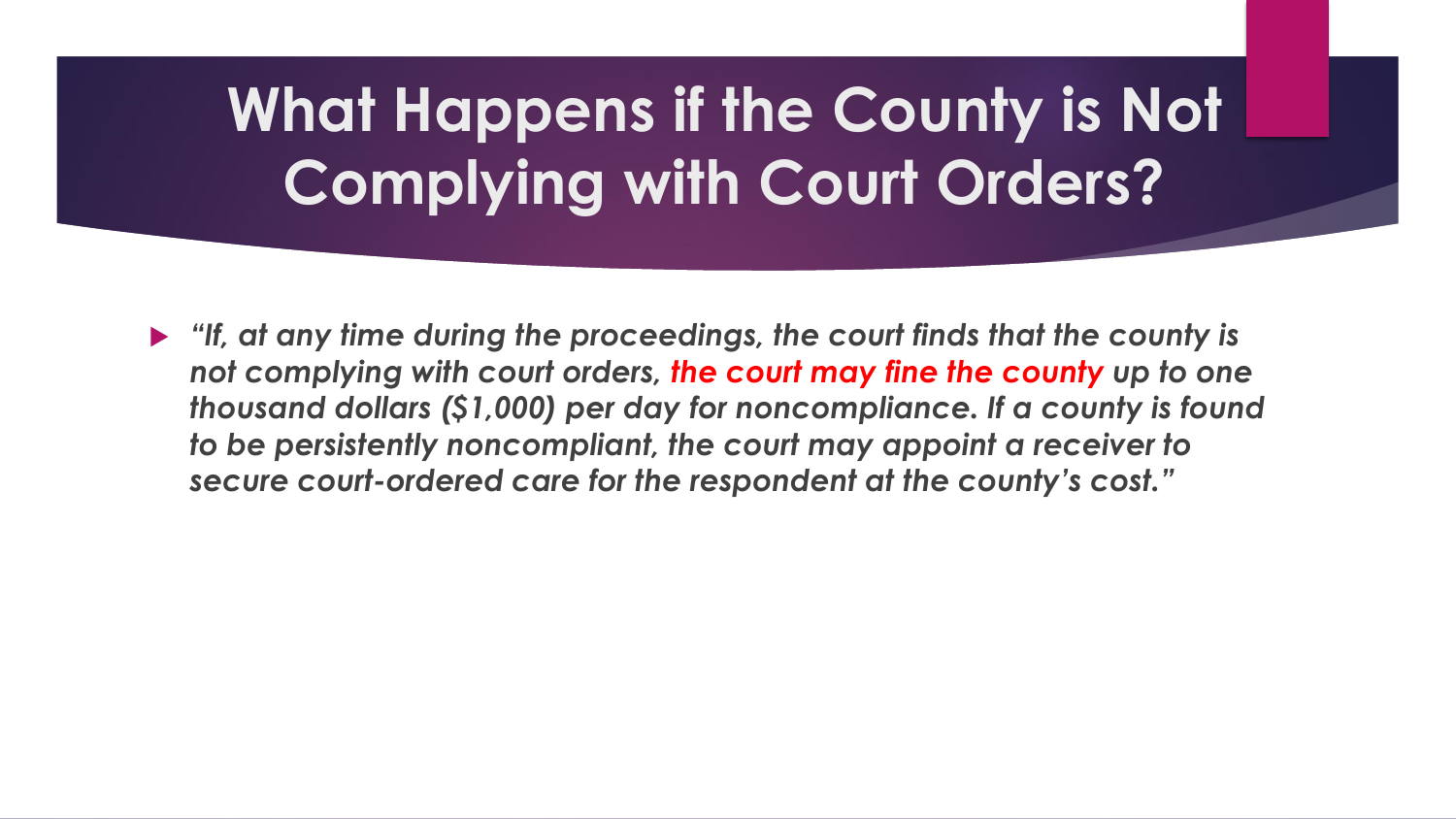# **Who is the Supporter and What is Their Role?**

- **Specified training will be required.**
- **Client can, but doesn't have to, choose who the Supporter is.**
- **Expressed goal is to promote autonomy and informed decisionmaking and prevent "more restrictive protective mechanisms, such as conservatorship.**
- **Client may have Supporter present at ALL proceedings.**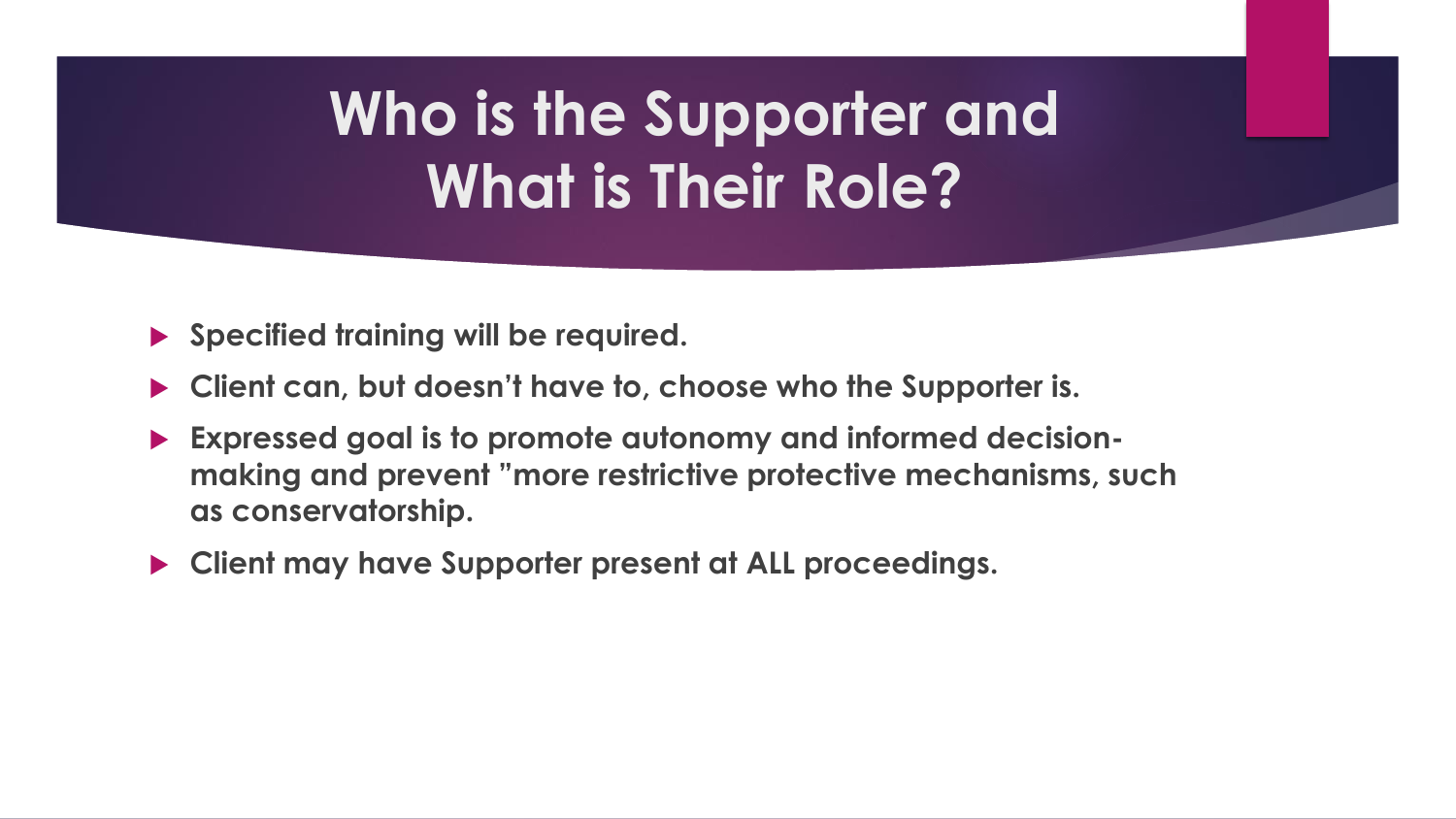#### **What is the CARE Plan?**

- **All medically necessary mental health or substance abuse treatment, or both.**
- **"Specialty mental health services and substance use disorder treatment," when medically necessary, must be part of the CARE plan.**
- **Assertive Community Treatment (ACT) is encouraged.**
- **May include medically necessary anti-psychotic medications which may be provided as long lasting injections (court cannot issue Involuntary Medication Order as part of Care Plan).**
- **A Housing Plan must be part of the plan BUT CARE courts cannot order housing or require a county to provide housing.**
- **However, CARE court clients shall have priority for any bridge housing, if funded.**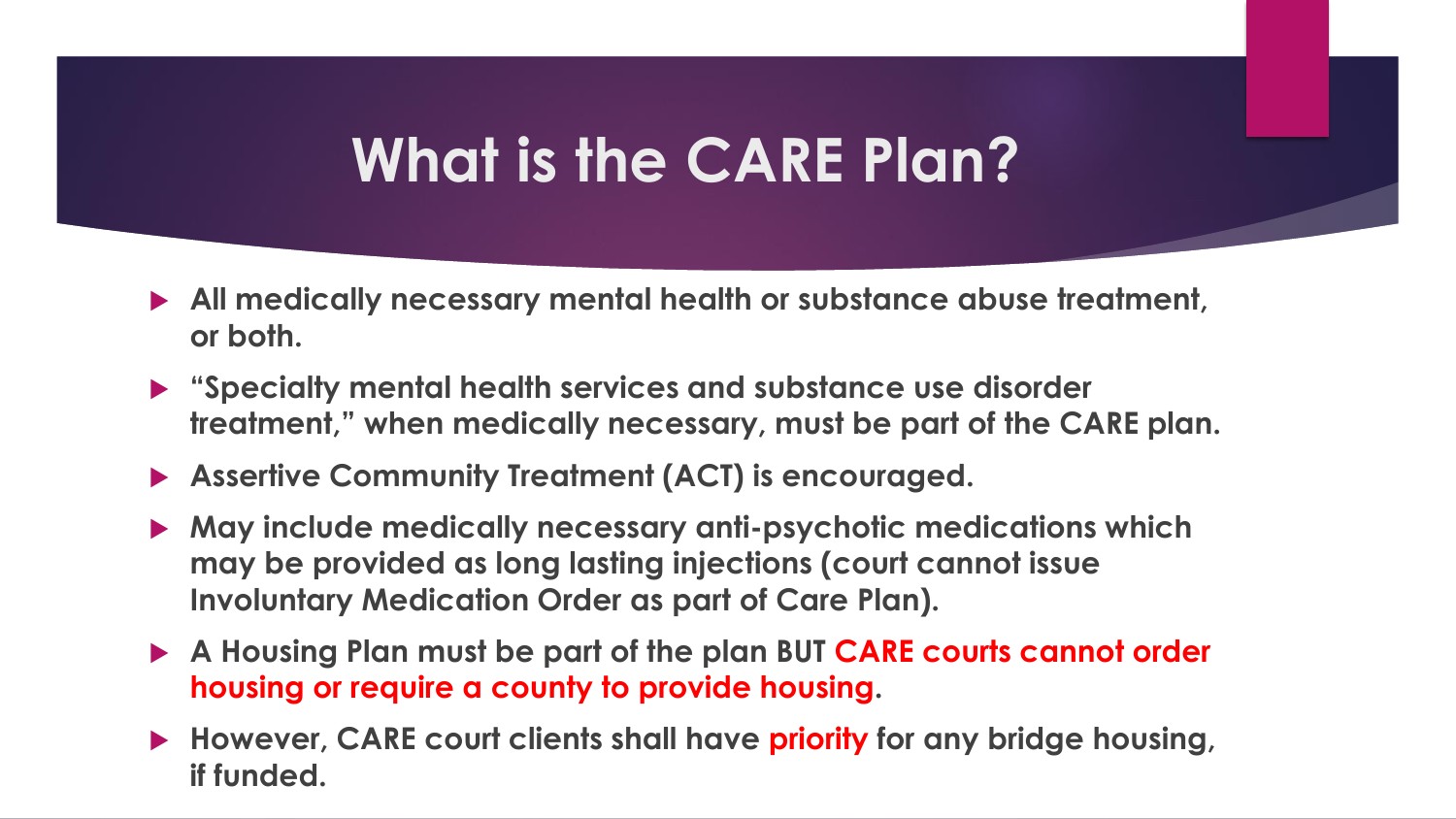# **Comparison with Assisted Outpatient Treatment (AOT)**

- **Eligibility criteria is different (broader in some ways, narrower in others).**
- **Counties cannot "opt out."**
- **Court has power to fine counties who do not comply.**
- **Path to conservatorship for non-compliance is slightly different.**
- **The "Supporter" is unique to the CARE court proposal.**
- **But the similarities arguably outweigh the differences. So, the question is: IF AOT HAS FAILED TO PROVIDE EFFECTIVE TREATMENT TO THIS POPULATION, WHAT IS IT ABOUT THE CARE COURT PROPOSAL THAT WILL MAKE THE DIFFERENCE??**